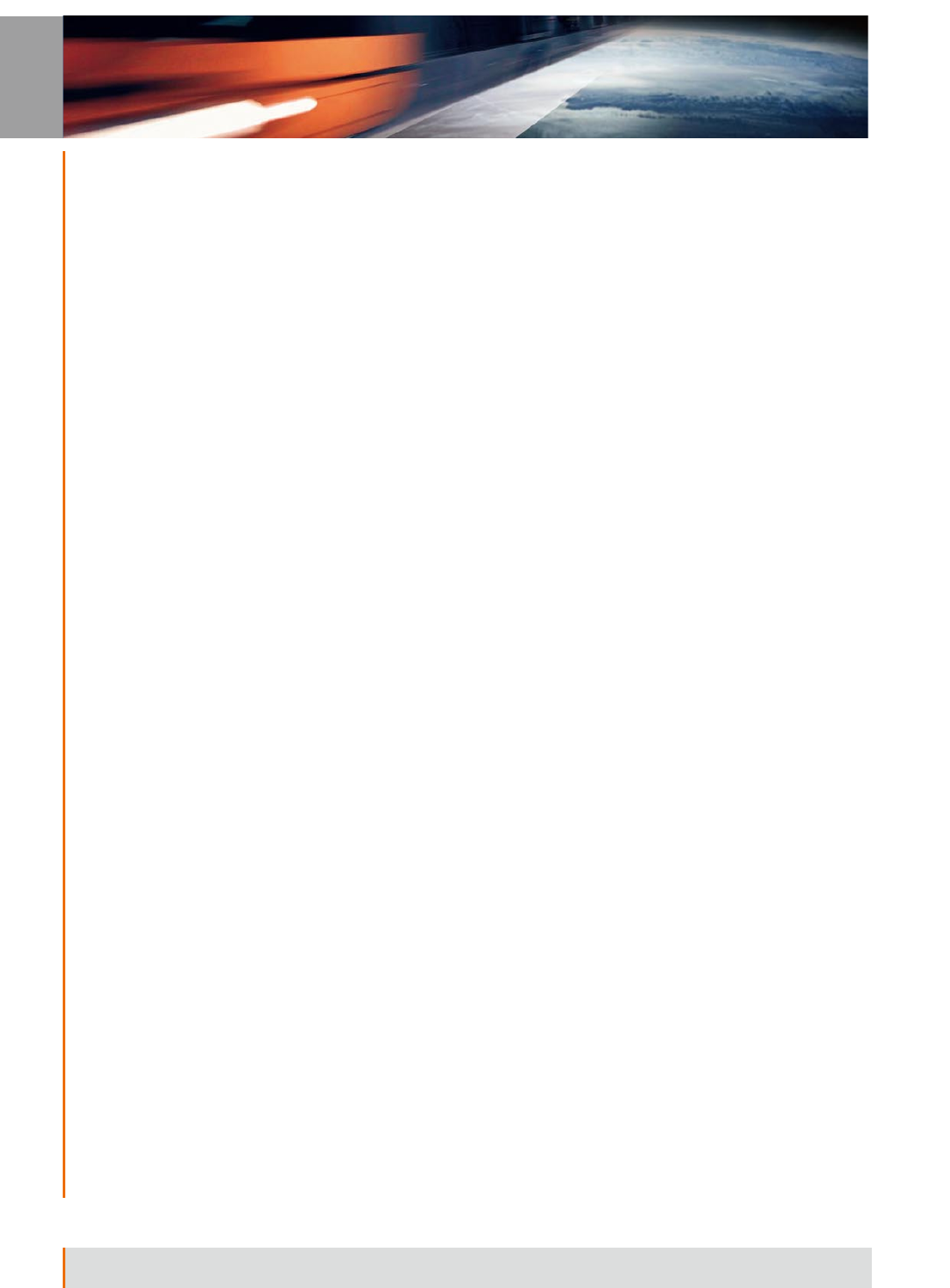## RSE/STD/024 Part 6 Types VII Rolling Stock Cables 30/50V Multicore Standard Wall Cables



A.Conductor B.Insulation C.Sheath

#### Application

These cables are used as power and control cables for protected, fixed installation inside railway vehicles

#### **Construction**

Conductor Flexible Stranded Tinned Copper

Insulation Cross linked EPR rubber type EI 107

Sheath Cross linked EVA rubber type EM 104

#### Chemical & Environmental Properties

EN 60684-2 No fluorine EN 50305: EN 60811-2-1 Resistance to oil & fuel EN 50305 Resistance to ozone

#### Fire Performance for rolling stock application

NF F 16-101 FO

#### Fire Performance in general

EN 50266-2-4 + EN 50305; IEC 60332-3C; Fire propagation of bunched wires and cables VDE 0472 Teil 804; BS 4066-3; NFC 32070 EN 50268-2; IEC 61034-2; VDE 0472 Teil 816 Smoke density EN 50267-2-1; IEC 60754-1; VDE 0472 Teil 815 Halogen Free EN 50267-2-2/3; IEC 60754-2; VDE 0472 Teil 813 Corrosivity of gases (Acidity & Conductivity) EN 50305; NFX 70-100; NFF 63808; TM1-04; BS6853 Toxicity index NFF 16101; NFF 63808; BS6853 Smoke index

EN 50306-2 Hazard levels HL1, HL2/HL3, HL4 DIN 5510-2 Protection level 1/2/3/4 BS 6853 Interior use 1a, 1b, II; Exterior use 1a, 1b, II

EN 50265-2-1; IEC 60332-1; BS 4066-1 Vertical flame propogation for a single insulated wire/cable

| No.of core | <b>Nominal Cross</b><br>Sectional Area | Nominal Diameter of<br><b>Strands</b> | Nominal Overall<br>Diameter | Nominal Weight | <b>Maximum Conductor</b><br>Resistance@20 $\degree$ C |
|------------|----------------------------------------|---------------------------------------|-----------------------------|----------------|-------------------------------------------------------|
|            | mm <sup>2</sup>                        | No/mm                                 | mm                          | kg/km          | $\Omega$ /km                                          |
| 12         |                                        | 32/0.20                               | 20.25                       | 309            | 20.0                                                  |
| 42         | $5^{\circ}$                            | 30/0.25                               | 38.35                       | 1661           | 13.7                                                  |

0°















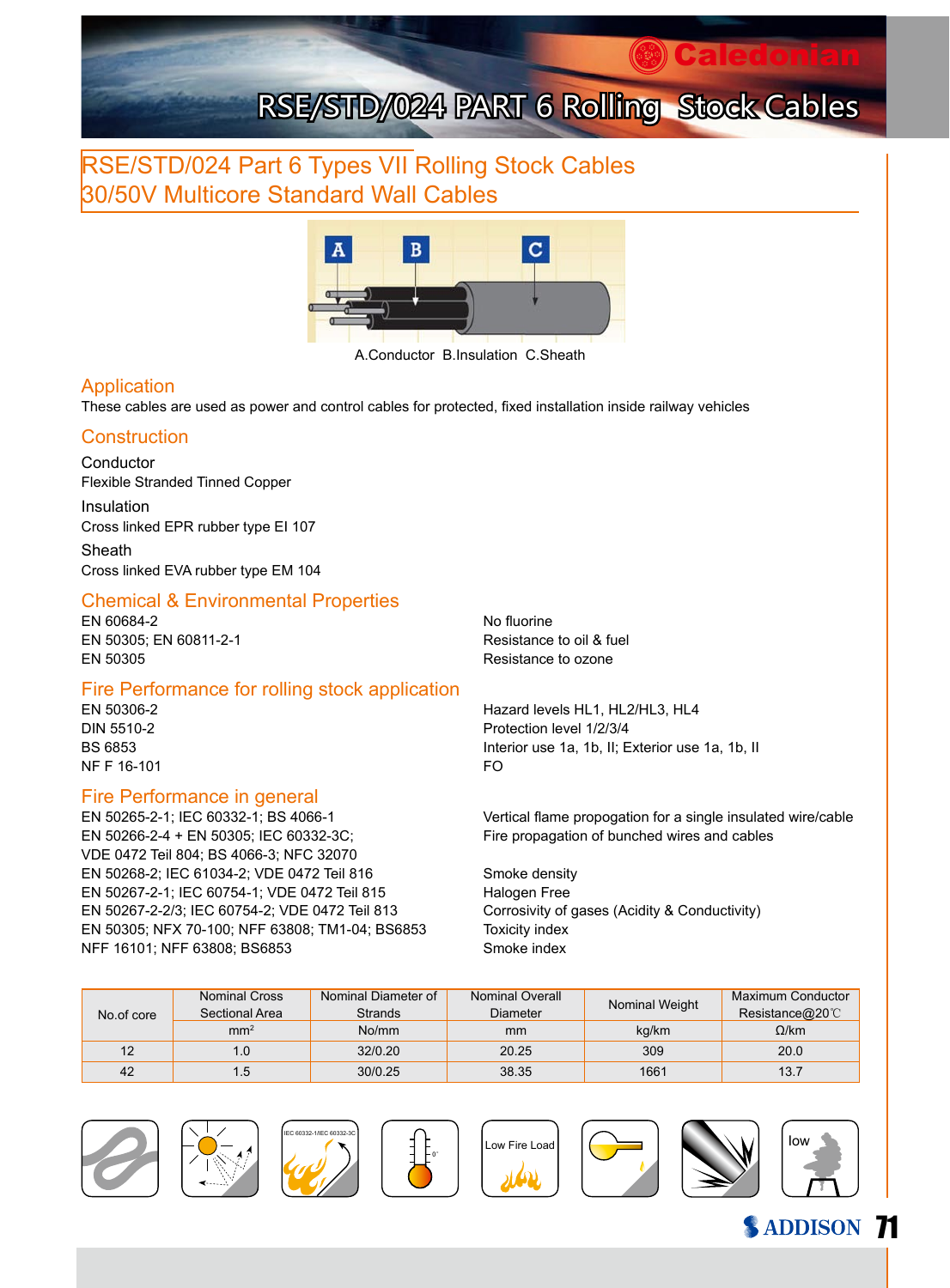## RSE/STD/024 Part 6 Types VIII Rolling Stock Cables 30/50V Multipair Screened Standard Wall Cables



A.Conductor B.Insulation C.Screen D.Sheath

#### Application

These cables are used as power and control cables for protected, fixed installation inside railway vehicles

#### **Construction**

Conductor Flexible Stranded Tinned Copper

Insulation Cross linked EPR rubber type EI 107

Screen Copper Braid Screen Sheath

Cross linked EVA rubber type EM 104

#### Chemical & Environmental Properties

EN 60684-2 No fluorine EN 50305; EN 60811-2-1 Resistance to oil & fuel EN 50305 Resistance to ozone

# Fire Performance for rolling stock application<br>EN 50306-2

NF F 16-101 FO

#### Fire Performance in general

EN 50266-2-4 + EN 50305; IEC 60332-3C; Fire propagation of bunched wires and cables VDE 0472 Teil 804; BS 4066-3; NFC 32070 EN 50268-2; IEC 61034-2; VDE 0472 Teil 816 Smoke density EN 50267-2-1; IEC 60754-1; VDE 0472 Teil 815 Halogen Free EN 50267-2-2/3; IEC 60754-2; VDE 0472 Teil 813 Corrosivity of gases (Acidity & Conductivity) EN 50305; NFX 70-100; NFF 63808; TM1-04; BS6853 Toxicity index NFF 16101; NFF 63808; BS6853 Smoke index



Hazard levels HL1, HL2/HL3, HL4 DIN 5510-2 Protection level 1/2/3/4 BS 6853 Interior use 1a, 1b, II; Exterior use 1a, 1b, II

EN 50265-2-1; IEC 60332-1; BS 4066-1 Vertical flame propogation for a single insulated wire/cable

| No.of Pair | <b>Nominal Cross</b><br>Sectional Area | Nominal Diameter of<br><b>Strands</b> | Nominal Overall<br><b>Diameter</b> | Nominal Weight | Maximum Conductor<br>Resistance@20°C |
|------------|----------------------------------------|---------------------------------------|------------------------------------|----------------|--------------------------------------|
|            | mm <sup>2</sup>                        | No/mm                                 | <sub>mm</sub>                      | kg/km          | $\Omega$ /km                         |
|            | 0.5                                    | 16/0.2                                | 8.45                               | 99             | 40.1                                 |
|            | 0.75                                   | 24/0.2                                | 9.2                                | 110            | 26.7                                 |
|            | 1.0                                    | 32/0.2                                | 9.5                                | 139            | 20.0                                 |
|            | 1.0                                    | 32/0.2                                | 11.7                               | 186            | 20.0                                 |
|            | 1.0                                    | 32/0.2                                | 15.6                               | 306            | 20.0                                 |
| 2          | 1.0                                    | 32/0.2                                | 15.7                               | 443            | 20.0                                 |
| 3          | 1.0                                    | 32/0.2                                | 21.7                               | 662            | 20.0                                 |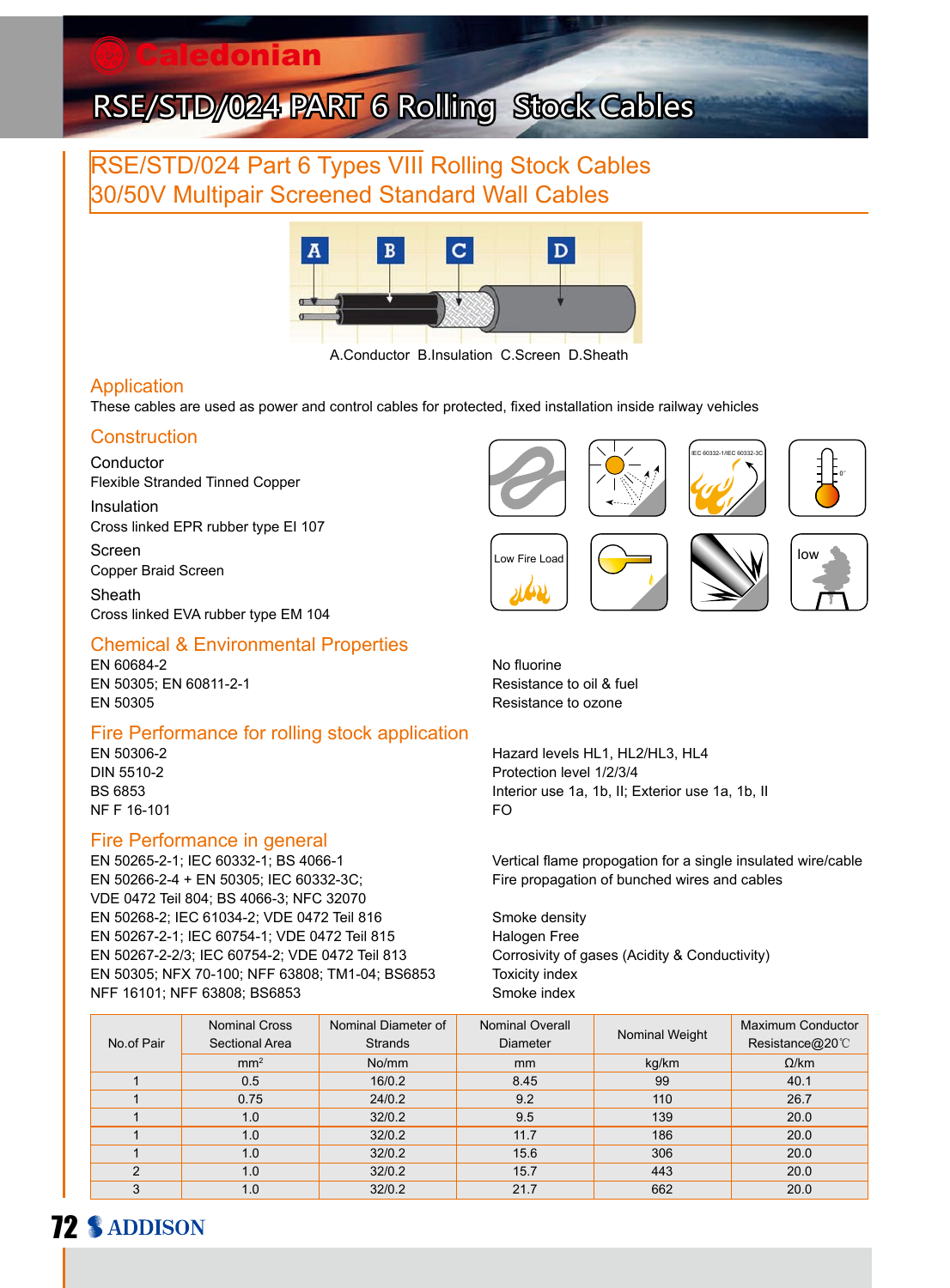### RSE/STD/024 Part 6 Types IX Rolling Stock Cables 30/50V Multipair Reduced Wall Screened Cables



A.Conductor B.Insulation C.Screen D.Sheath

#### Application

These cables are used as power and control cables for protected, fixed installation inside railway vehicles

#### **Construction**

**Conductor** Flexible Stranded Tinned Copper

Insulation Cross linked EPR rubber type EI 107

Screen Copper Braid Screen Sheath

Cross linked EVA rubber type EM 104

#### Chemical & Environmental Properties

EN 60684-2 No fluorine EN 50305; EN 60811-2-1 Resistance to oil & fuel EN 50305 Resistance to ozone

## Fire Performance for rolling stock application<br>EN 50306-2

NF F 16-101 FO

#### Fire Performance in general

EN 50265-2-1; IEC 60332-1; BS 4066-1 Vertical flame propogation for a single insulated wire/cable EN 50266-2-4 + EN 50305; IEC 60332-3C; Fire propagation of bunched wires and cables VDE 0472 Teil 804; BS 4066-3; NFC 32070 EN 50268-2; IEC 61034-2; VDE 0472 Teil 816 Smoke density EN 50267-2-1; IEC 60754-1; VDE 0472 Teil 815 Halogen Free EN 50267-2-2/3; IEC 60754-2; VDE 0472 Teil 813 Corrosivity of gases (Acidity & Conductivity) EN 50305; NFX 70-100; NFF 63808; TM1-04; BS6853 Toxicity index NFF 16101; NFF 63808; BS6853 Smoke index





**Caledonian** 









Hazard levels HL1, HL2/HL3, HL4 DIN 5510-2 Protection level 1/2/3/4 BS 6853 Interior use 1a, 1b, II; Exterior use 1a, 1b, II

|                | <b>Nominal Cross</b> | Nominal Diameter of | Nominal Overall | Nominal Weight | Maximum Conductor |
|----------------|----------------------|---------------------|-----------------|----------------|-------------------|
| No.of pair     | Sectional Area       | <b>Strands</b>      | <b>Diameter</b> |                | Resistance@20°C   |
|                | mm <sup>2</sup>      | No/mm               | <sub>mm</sub>   | kg/km          | $\Omega$ /km      |
|                | 0.5                  | 19/0.18             | 6.1             | 57             | 40.1              |
| $\overline{2}$ | 0.5                  | 19/0.18             | 10.2            | 110            | 40.1              |
|                | 1.0                  | 37/0.18             | 7.0             | 86             | 20.0              |
| $\overline{2}$ | 1.0                  | 37/0.18             | 12.2            | 188            | 20.0              |
| 3              | 1.0                  | 37/0.18             | 12.9            | 217            | 20.0              |
|                | 1.0                  | 37/0.18             | 14.0            | 290            | 20.0              |

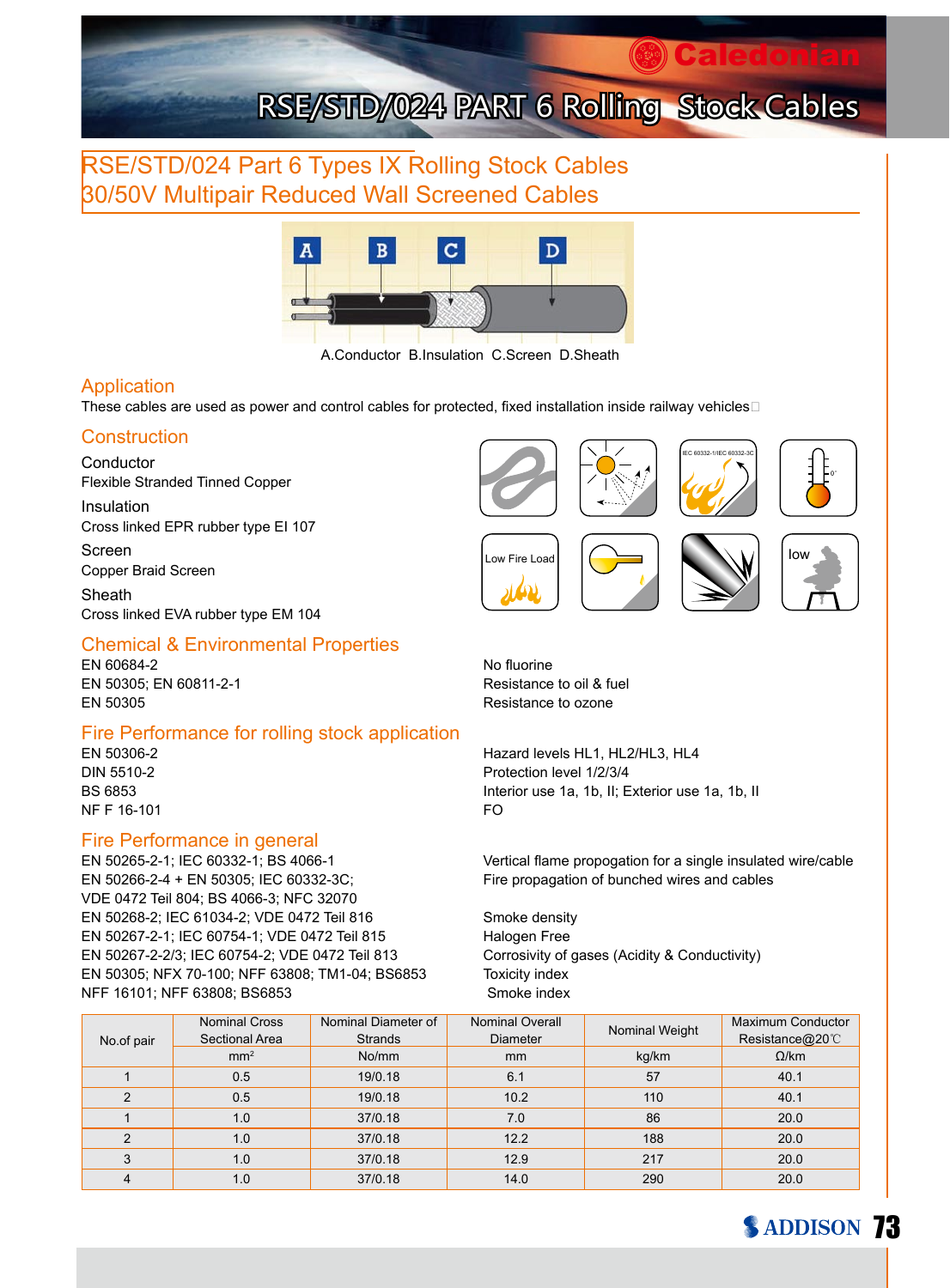### aledonian

# RSE/STD/024 PART 6 Rolling Stock Cables

## RSE/STD/024 Part 6 Types XII Rolling Stock Cables 300/500V Singlecore Standard Wall Unsheathed Cables



A.Conductor B.Insulation

#### Application

These cables are used as power and control cables for protected, fixed installation inside railway vehicles

#### **Construction**

Conductor Flexible Stranded Tinned Copper Insulation

Cross linked EPR rubber type EI 107

#### Chemical & Environmental Properties

EN 60684-2 No fluorine EN 50305; EN 60811-2-1 **Resistance to oil & fuel** EN 50305 Resistance to ozone

#### Fire Performance for rolling stock application

NF F 16-101 FO

#### Fire Performance in general

EN 50266-2-4 + EN 50305; IEC 60332-3C; Fire propagation of bunched wires and cables VDE 0472 Teil 804; BS 4066-3; NFC 32070 EN 50268-2; IEC 61034-2; VDE 0472 Teil 816 Smoke density EN 50267-2-1; IEC 60754-1; VDE 0472 Teil 815 Halogen Free EN 50267-2-2/3; IEC 60754-2; VDE 0472 Teil 813 Corrosivity of gases (Acidity & Conductivity) EN 50305; NFX 70-100; NFF 63808; TM1-04; BS6853 Toxicity index NFF 16101; NFF 63808; BS6853 Smoke index

EN 50306-2 Hazard levels HL1, HL2/HL3, HL4 DIN 5510-2 Protection level 1/2/3/4 BS 6853 **Interior use 1a, 1b, II**; Exterior use 1a, 1b, II; Exterior use 1a, 1b, II

EN 50265-2-1; IEC 60332-1; BS 4066-1 Vertical flame propogation for a single insulated wire/cable

|            | <b>Nominal Cross</b><br>Sectional Area | Nominal Diameter of<br><b>Strands</b> | <b>Nominal Overall</b><br><b>Diameter</b> | Nominal Weight | <b>Maximum Conductor</b><br>Resistance@20°C |
|------------|----------------------------------------|---------------------------------------|-------------------------------------------|----------------|---------------------------------------------|
| No.of core |                                        |                                       |                                           |                |                                             |
|            | mm <sup>2</sup>                        | No/mm                                 | <sub>mm</sub>                             | kg/km          | $\Omega$ /km                                |
|            | 1.0                                    | 32/0.2                                | 3.3                                       | 19             | 20.0                                        |
|            | 1.5                                    | 30/0.25                               | 3.7                                       | 26             | 13.7                                        |
|            | 2.5                                    | 50/0.25                               | 4.2                                       | 38             | 8.21                                        |
|            | 4.0                                    | 56/0.3                                | 5.0                                       | 57             | 5.09                                        |
|            | 6.0                                    | 84/0.3                                | 5.6                                       | 80             | 3.39                                        |



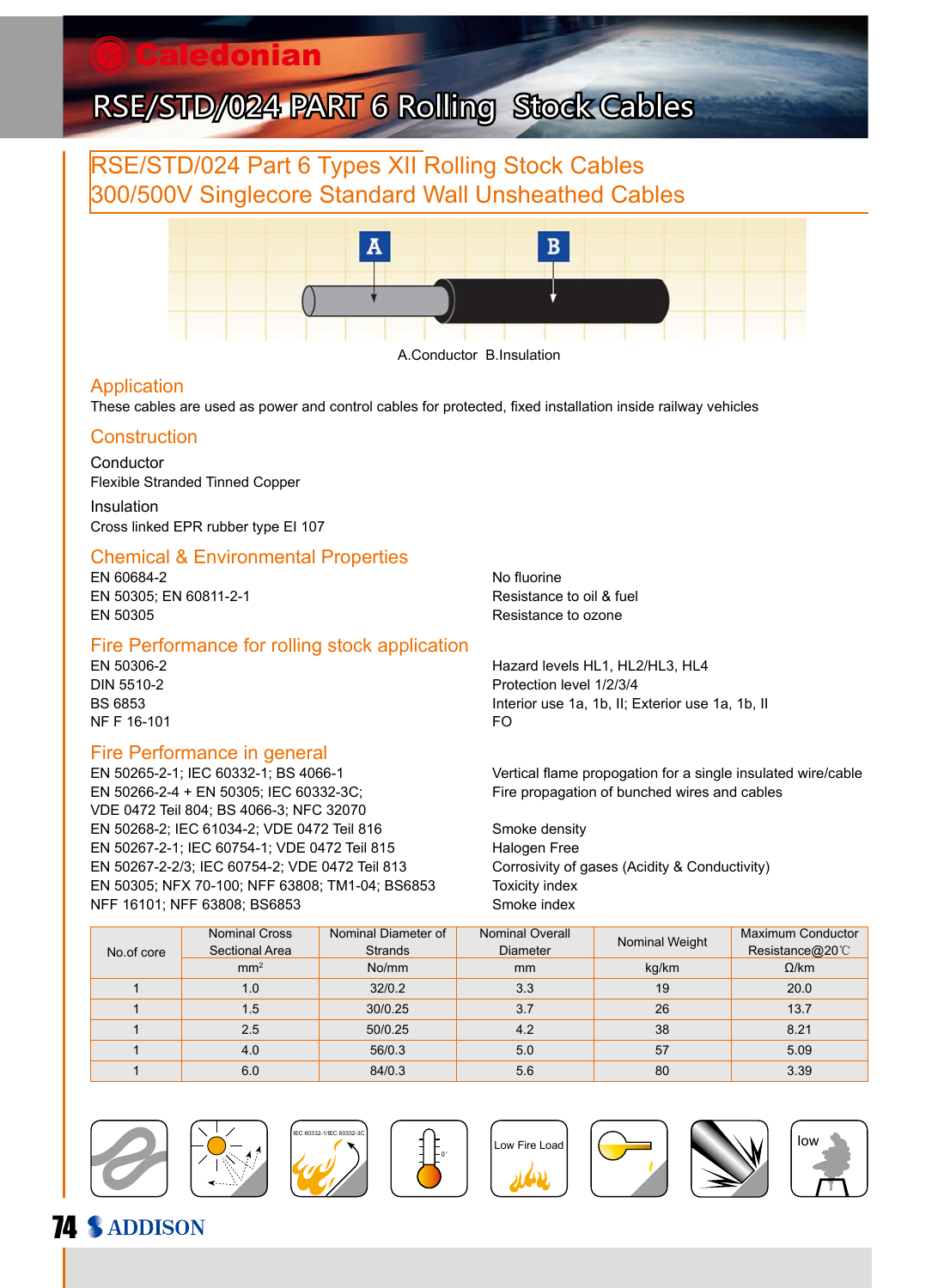## RSE/STD/024 Part 6 Types XIII Rolling Stock Cables 300/500V Multicore Standard Wall Cables



A.Conductor B.Insulation C.Sheath

#### Application

These cables are used as power and control cables for protected, fixed installation inside railway vehicles

#### **Construction**

Conductor Flexible Stranded Tinned Copper

Insulation Cross linked EPR rubber type EI 107

Sheath Cross linked EVA rubber type EM 104

#### Chemical & Environmental Properties

EN 60684-2 No fluorine EN 50305: EN 60811-2-1 Resistance to oil & fuel EN 50305 Resistance to ozone

#### Fire Performance for rolling stock application

NF F 16-101 FO

#### Fire Performance in general

EN 50266-2-4 + EN 50305; IEC 60332-3C; Fire propagation of bunched wires and cables VDE 0472 Teil 804; BS 4066-3; NFC 32070 EN 50268-2; IEC 61034-2; VDE 0472 Teil 816 Smoke density EN 50267-2-1; IEC 60754-1; VDE 0472 Teil 815 Halogen Free EN 50267-2-2/3; IEC 60754-2; VDE 0472 Teil 813 Corrosivity of gases (Acidity & Conductivity) EN 50305; NFX 70-100; NFF 63808; TM1-04; BS6853 Toxicity index NFF 16101; NFF 63808; BS6853 Smoke index

EN 50306-2 Hazard levels HL1, HL2/HL3, HL4 DIN 5510-2 Protection level 1/2/3/4 BS 6853 Interior use 1a, 1b, II; Exterior use 1a, 1b, II

EN 50265-2-1; IEC 60332-1; BS 4066-1 Vertical flame propogation for a single insulated wire/cable

| No.of core | <b>Nominal Cross</b> | Nominal Diameter of | Nominal Overall |                | Maximum Conductor |
|------------|----------------------|---------------------|-----------------|----------------|-------------------|
|            | Sectional Area       | <b>Strands</b>      | Diameter        | Nominal Weight | Resistance@20°C   |
|            | mm <sup>2</sup>      | No/mm               | mm              | kg/km          | $\Omega$ /km      |
| 12         | 1.0                  | 32/0.2              | 20.3            | 309            | 20.0              |
| 42         | l.5                  | 30/0.25             | 38.1            | 1775           | 13.7              |

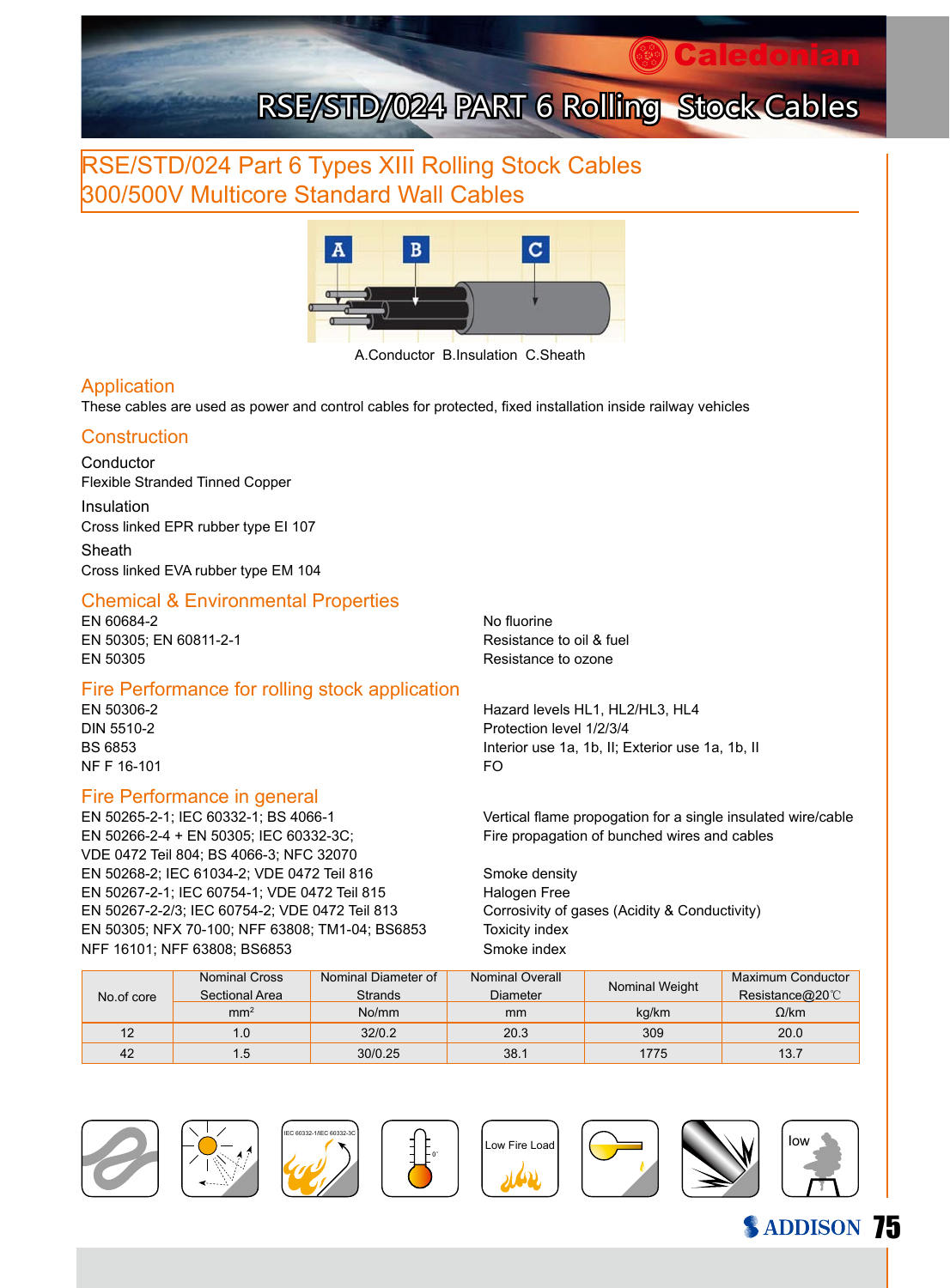### aledonian

# RSE/STD/024 PART 6 Rolling Stock Cables

## RSE/STD/024 Part 6 Types I Rolling Stock Cables 600/1000V Singlecore Reduced Wall Unsheathed Cables



A.Conductor B.Insulation

#### Application

These cables are used as power and control cables for protected, fixed installation inside railway vehicles

#### **Construction**

Conductor Flexible Stranded Tinned Copper Insulation

Cross linked EPR rubber type EI 107

#### Chemical & Environmental Properties

EN 60684-2 No fluorine EN 50305; EN 60811-2-1 **Resistance to oil & fuel** EN 50305 Resistance to ozone

#### Fire Performance for rolling stock application

NF F 16-101 FO

#### Fire Performance in general

EN 50266-2-4 + EN 50305; IEC 60332-3C; Fire propagation of bunched wires and cables VDE 0472 Teil 804; BS 4066-3; NFC 32070 EN 50268-2; IEC 61034-2; VDE 0472 Teil 816 Smoke density EN 50267-2-1; IEC 60754-1; VDE 0472 Teil 815 Halogen Free EN 50267-2-2/3; IEC 60754-2; VDE 0472 Teil 813 Corrosivity of gases (Acidity & Conductivity) EN 50305; NFX 70-100; NFF 63808; TM1-04; BS6853 Toxicity index NFF 16101; NFF 63808; BS6853 Smoke index

EN 50306-2 Hazard levels HL1, HL2/HL3, HL4 DIN 5510-2 Protection level 1/2/3/4 BS 6853 **Interior use 1a, 1b, II**; Exterior use 1a, 1b, II; Exterior use 1a, 1b, II

EN 50265-2-1; IEC 60332-1; BS 4066-1 Vertical flame propogation for a single insulated wire/cable

| No.of core | <b>Nominal Cross</b><br>Sectional Area | Nominal Diameter of<br><b>Strands</b> | <b>Nominal Overall</b><br><b>Diameter</b> | Nominal Weight | Maximum Conductor<br>Resistance@20°C |
|------------|----------------------------------------|---------------------------------------|-------------------------------------------|----------------|--------------------------------------|
|            | mm <sup>2</sup>                        | No/mm                                 | <sub>mm</sub>                             | kg/km          | $\Omega$ /km                         |
|            | 0.5                                    | 19/0.18                               | 1.5                                       | 6              | 40.1                                 |
|            | 0.75                                   | 37/0.16                               | 1.76                                      | 9              | 26.7                                 |
|            | 1.0                                    | 37/0.18                               | 1.9                                       | 11             | 20.0                                 |
|            | 1.5                                    | 37/0.23                               | 2.25                                      | 17             | 13.7                                 |
|            | 2.5                                    | 37/0.30                               | 2.84                                      | 28             | 8.21                                 |
|            | 4.0                                    | 37/0.37                               | 3.44                                      | 42             | 5.09                                 |













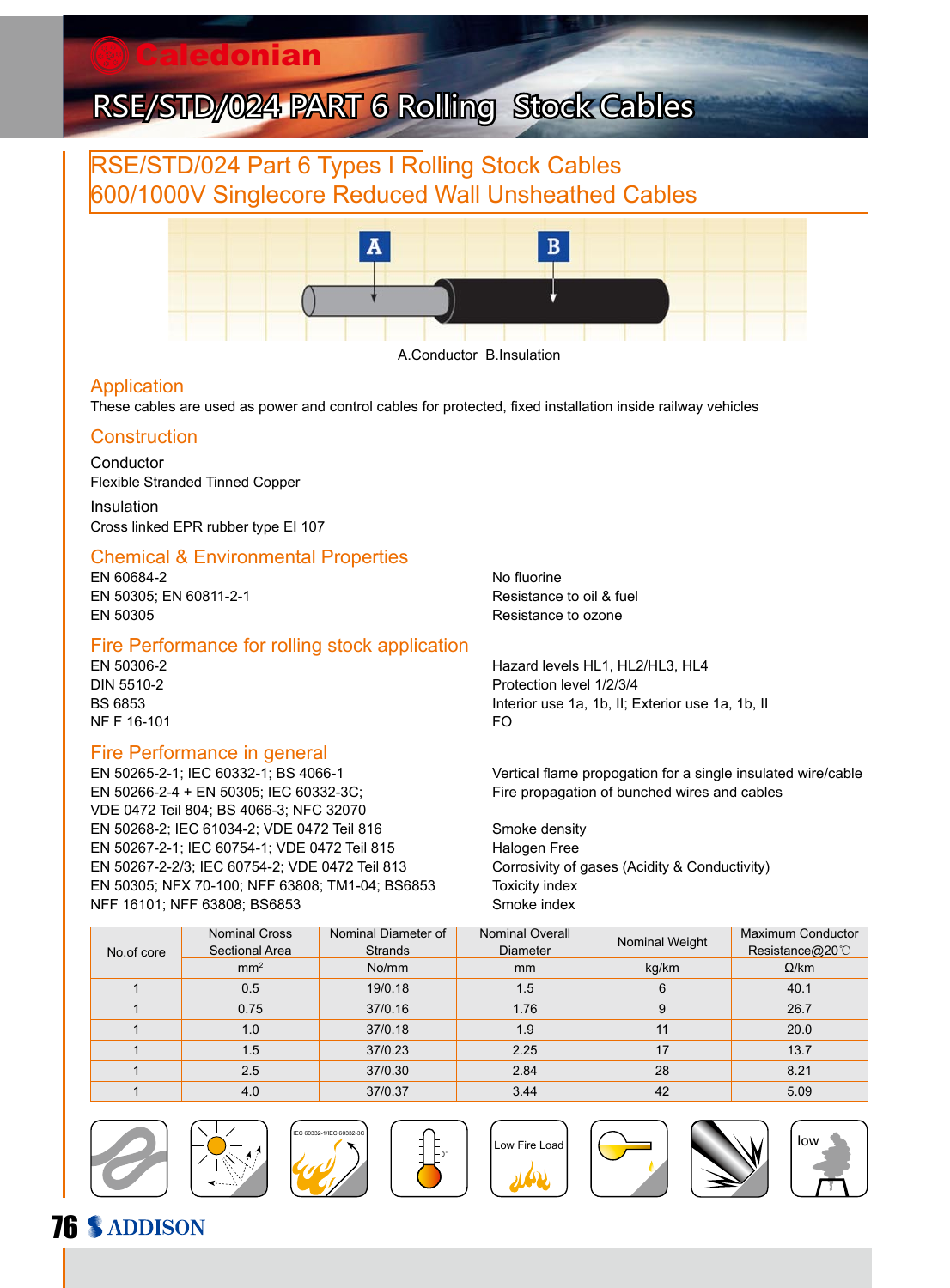# **Caledonian** RSE/STD/024 PART 6 Rolling Stock Cables

## RSE/STD/024 Part 6 Types II Rolling Stock Cables 600/1000V Singlecore Standard Wall Unsheathed Cables



A.Conductor B.Insulation

#### Application

These cables are used as power and control cables for protected, fixed installation inside railway vehicles

#### **Construction**

Conductor Flexible Stranded Tinned Copper

Insulation Cross linked EPR rubber type EI 107

#### Chemical & Environmental Properties

EN 60684-2 No fluorine EN 50305; EN 60811-2-1 **Resistance to oil & fuel** EN 50305 Resistance to ozone

#### Fire Performance for rolling stock application

NF F 16-101 FO

#### Fire Performance in general

EN 50266-2-4 + EN 50305; IEC 60332-3C; Fire propagation of bunched wires and cables VDE 0472 Teil 804; BS 4066-3; NFC 32070 EN 50268-2; IEC 61034-2; VDE 0472 Teil 816 Smoke density EN 50267-2-1; IEC 60754-1; VDE 0472 Teil 815 Halogen Free EN 50267-2-2/3; IEC 60754-2; VDE 0472 Teil 813 Corrosivity of gases (Acidity & Conductivity) EN 50305; NFX 70-100; NFF 63808; TM1-04; BS6853 Toxicity index NFF 16101; NFF 63808; BS6853 Smoke index

EN 50306-2 Hazard levels HL1, HL2/HL3, HL4 DIN 5510-2 Protection level 1/2/3/4 BS 6853 **Interior use 1a, 1b, II; Exterior use 1a, 1b**, II, Exterior use 1a, 1b, II

EN 50265-2-1; IEC 60332-1; BS 4066-1 Vertical flame propogation for a single insulated wire/cable

|            | <b>Nominal Cross</b> | Nominal Diameter of | Nominal Overall | Nominal Weight | Maximum Conductor |
|------------|----------------------|---------------------|-----------------|----------------|-------------------|
| No.of core | Sectional Area       | <b>Strands</b>      | <b>Diameter</b> |                | Resistance@20°C   |
|            | mm <sup>2</sup>      | No/mm               | <sub>mm</sub>   | kg/km          | $\Omega$ /km      |
|            | 0.75                 | 24/0.20             | 2.99            | 15             | 26.7              |
|            | 1.0                  | 32/0.20             | 3.3             | 19             | 20.0              |
|            | 1.5                  | 30/0.25             | 3.69            | 26             | 13.7              |
|            | 2.5                  | 50/0.25             | 4.16            | 38             | 8.21              |
|            | 4.0                  | 56/0.30             | 4.95            | 57             | 5.09              |
|            | 6.0                  | 84/0.30             | 5.55            | 81             | 3.39              |
|            | 10.0                 | 80/0.40             | 7.0             | 135            | 1.94              |
|            | 16.0                 | 128/0.40            | 8.35            | 202            | 1.24              |
|            | 25.0                 | 196/0.40            | 10.2            | 309            | 0.795             |
|            | 35.0                 | 276/0.40            | 11.75           | 404            | 0.565             |

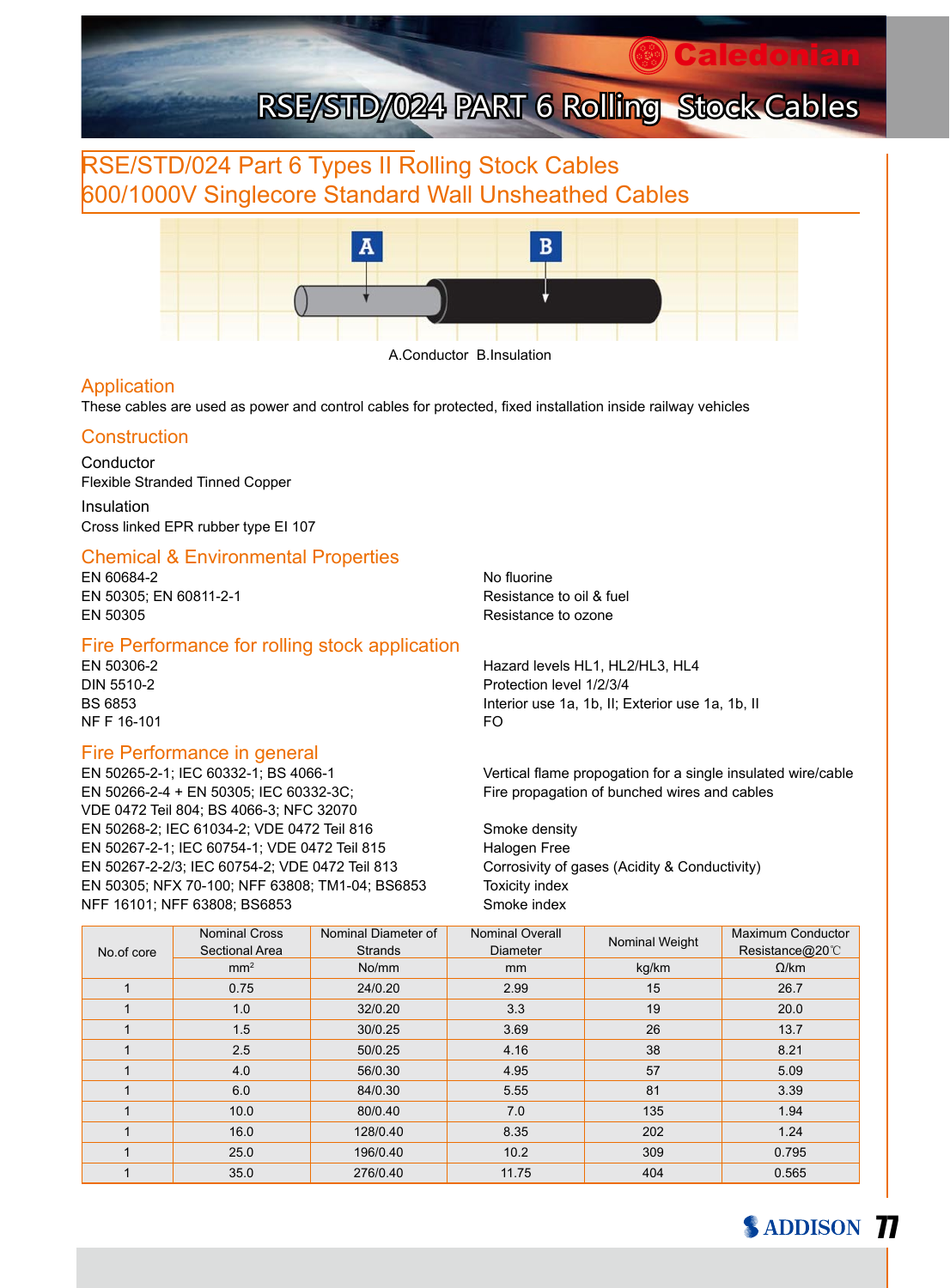## **Caledonian**

# RSE/STD/024 PART 6 Rolling Stock Cables

| 50.0  | 396/0.40  | 13.7  | 562  | 0.393  |
|-------|-----------|-------|------|--------|
| 70.0  | 360/0.50  | 16.25 | 768  | 0.277  |
| 95.0  | 476/0.50  | 18.05 | 1003 | 0.210  |
| 150.0 | 756/0.50  | 22.95 | 1583 | 0.132  |
| 240.0 | 1221/0.50 | 27.9  | 2516 | 0.0817 |
| 300.0 | 1525/0.50 | 31.35 | 3089 | 0.0654 |

















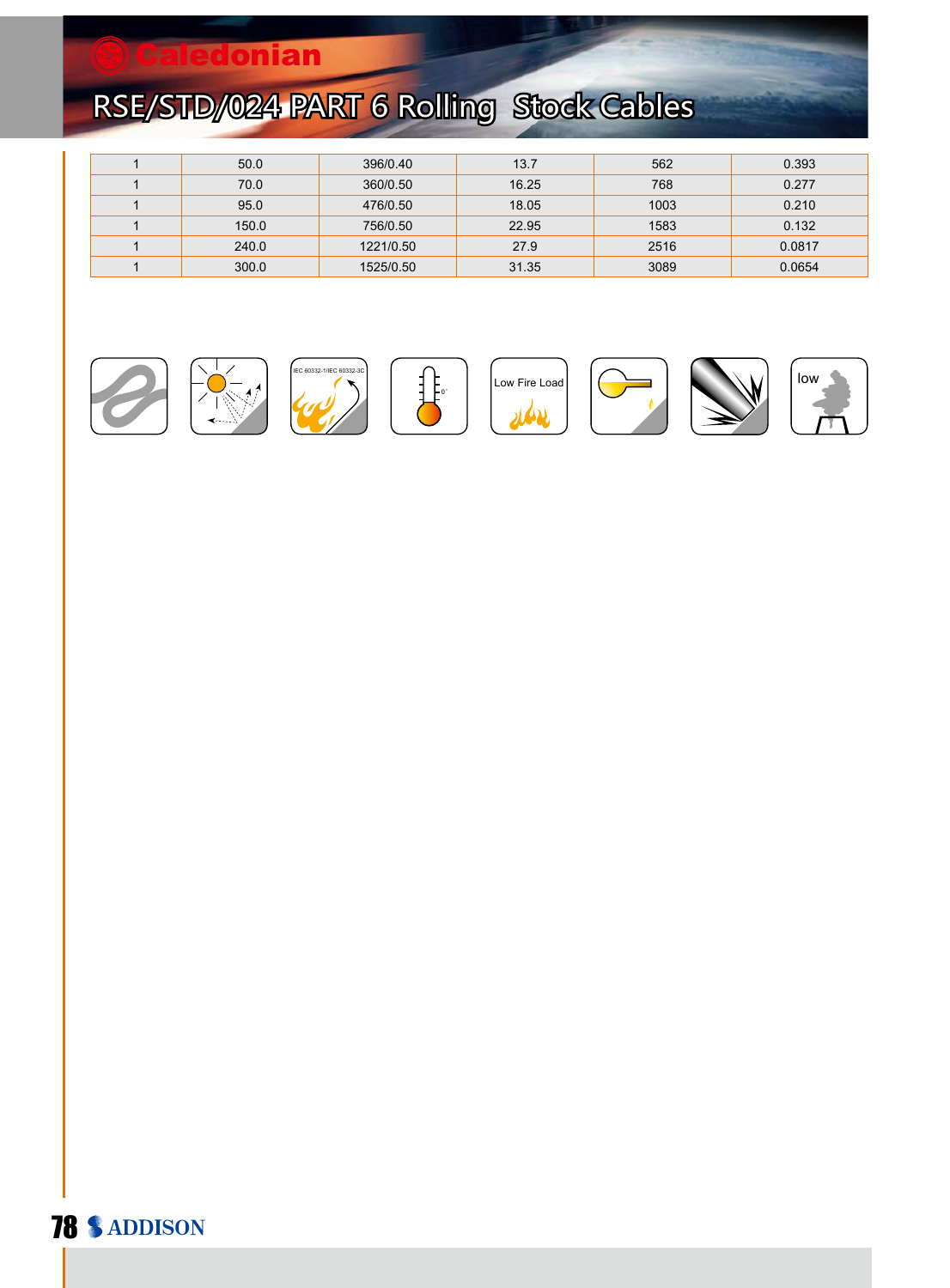# **Caledonian** RSE/STD/024 PART 6 Rolling Stock Cables

## RSE/STD/024 Part 6 Types III Rolling Stock Cables 600/1000V Singlecore Enhanced Wall Unsheathed Cables



A.Conductor B.Insulation

#### Application

These cables are used as power and control cables for protected, fixed installation inside railway vehicles

#### **Construction**

Conductor Flexible Stranded Tinned Copper

Insulation Cross linked EPR rubber type EI 107

#### Chemical & Environmental Properties

EN 60684-2 No fluorine EN 50305; EN 60811-2-1 **Resistance to oil & fuel** EN 50305 Resistance to ozone

#### Fire Performance for rolling stock application

NF F 16-101 FO

#### Fire Performance in general

EN 50266-2-4 + EN 50305; IEC 60332-3C; Fire propagation of bunched wires and cables VDE 0472 Teil 804; BS 4066-3; NFC 32070 EN 50268-2; IEC 61034-2; VDE 0472 Teil 816 Smoke density EN 50267-2-1; IEC 60754-1; VDE 0472 Teil 815 Halogen Free EN 50267-2-2/3; IEC 60754-2; VDE 0472 Teil 813 Corrosivity of gases (Acidity & Conductivity) EN 50305; NFX 70-100; NFF 63808; TM1-04; BS6853 Toxicity index NFF 16101; NFF 63808; BS6853 Smoke index

EN 50306-2 Hazard levels HL1, HL2/HL3, HL4 DIN 5510-2 Protection level 1/2/3/4 BS 6853 **Interior use 1a, 1b, II; Exterior use 1a, 1b**, II, Exterior use 1a, 1b, II

EN 50265-2-1; IEC 60332-1; BS 4066-1 Vertical flame propogation for a single insulated wire/cable

| No.of core | <b>Nominal Cross</b><br>Sectional Area | Nominal Diameter of<br><b>Strands</b> | <b>Nominal Overall</b><br>Diameter | Nominal Weight | Maximum Conductor<br>Resistance@20°C |
|------------|----------------------------------------|---------------------------------------|------------------------------------|----------------|--------------------------------------|
|            | mm <sup>2</sup>                        | No/mm                                 | <sub>mm</sub>                      | kg/km          | $\Omega$ /km                         |
|            | 50.0                                   | 396/0.40                              | 16.45                              | 657            | 0.393                                |
|            | 70.0                                   | 360/0.50                              | 18.35                              | 873            | 0.277                                |
|            | 95.0                                   | 476/0.50                              | 19.5                               | 1108           | 0.210                                |
|            | 150.0                                  | 756/0.50                              | 24.1                               | 1663           | 0.132                                |
|            | 185.0                                  | 925/0.50                              | 26.5                               | 2024           | 0.108                                |
|            | 240.0                                  | 1221/0.50                             | 29.0                               | 2598           | 0.0817                               |
|            | 300.0                                  | 1525/0.50                             | 31.0                               | 3181           | 0.0654                               |

0°















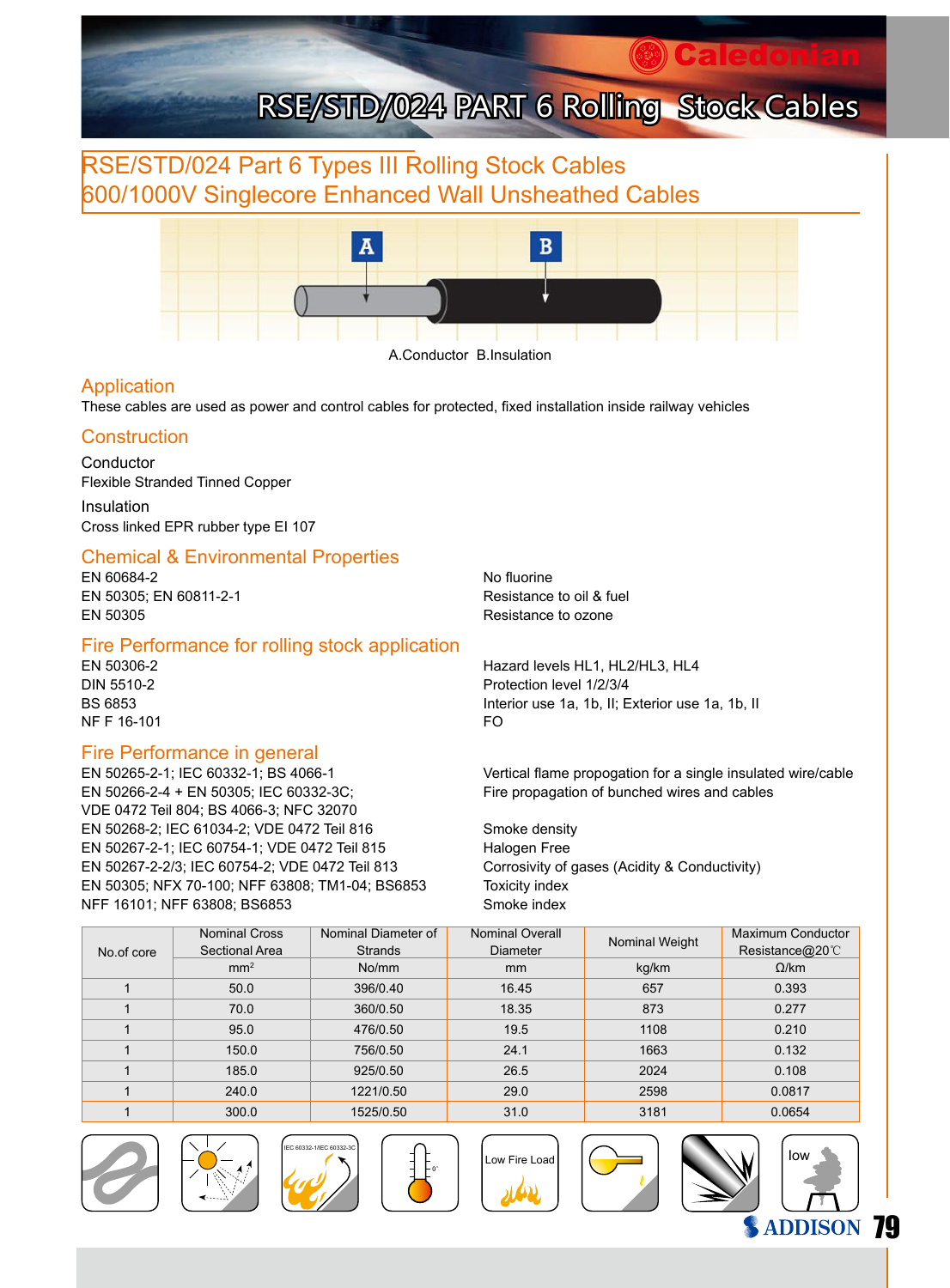## RSE/STD/024 Part 6 Types VI Rolling Stock Cables 600/1000V Multicore Standard Wall Cables



A.Conductor B.Insulation C.Sheath

#### Application

These cables are used as power and control cables for protected, fixed installation inside railway vehicles

#### **Construction**

Conductor Flexible Stranded Tinned Copper

Insulation Cross linked EPR rubber type EI 107

Sheath Cross linked EVA rubber type EM 104

#### Chemical & Environmental Properties

EN 60684-2 No fluorine EN 50305: EN 60811-2-1 Resistance to oil & fuel EN 50305 Resistance to ozone

#### Fire Performance for rolling stock application

NF F 16-101 FO

#### Fire Performance in general

EN 50266-2-4 + EN 50305; IEC 60332-3C; Fire propagation of bunched wires and cables VDE 0472 Teil 804; BS 4066-3; NFC 32070 EN 50268-2; IEC 61034-2; VDE 0472 Teil 816 Smoke density EN 50267-2-1; IEC 60754-1; VDE 0472 Teil 815 Halogen Free EN 50267-2-2/3; IEC 60754-2; VDE 0472 Teil 813 Corrosivity of gases (Acidity & Conductivity) EN 50305; NFX 70-100; NFF 63808; TM1-04; BS6853 Toxicity index NFF 16101; NFF 63808; BS6853 Smoke index

EN 50306-2 Hazard levels HL1, HL2/HL3, HL4 DIN 5510-2 Protection level 1/2/3/4 BS 6853 Interior use 1a, 1b, II; Exterior use 1a, 1b, II

EN 50265-2-1; IEC 60332-1; BS 4066-1 Vertical flame propogation for a single insulated wire/cable

| No.of core | <b>Nominal Cross</b><br>Sectional Area | Nominal Diameter of<br>Strands | <b>Nominal Overall</b><br>Diameter | Nominal Weight | Maximum Conductor<br>Resistance@20 $\degree$ C |
|------------|----------------------------------------|--------------------------------|------------------------------------|----------------|------------------------------------------------|
|            | mm <sup>2</sup>                        | No/mm                          | mm                                 | kg/km          | $\Omega$ /km                                   |
| 10         | 2.5                                    | 50/0.25                        | 28.1                               | 1148           | 8.21                                           |
| 20         | 4.0                                    | 56/0.30                        | 42.7                               | 2421           | 5.09                                           |